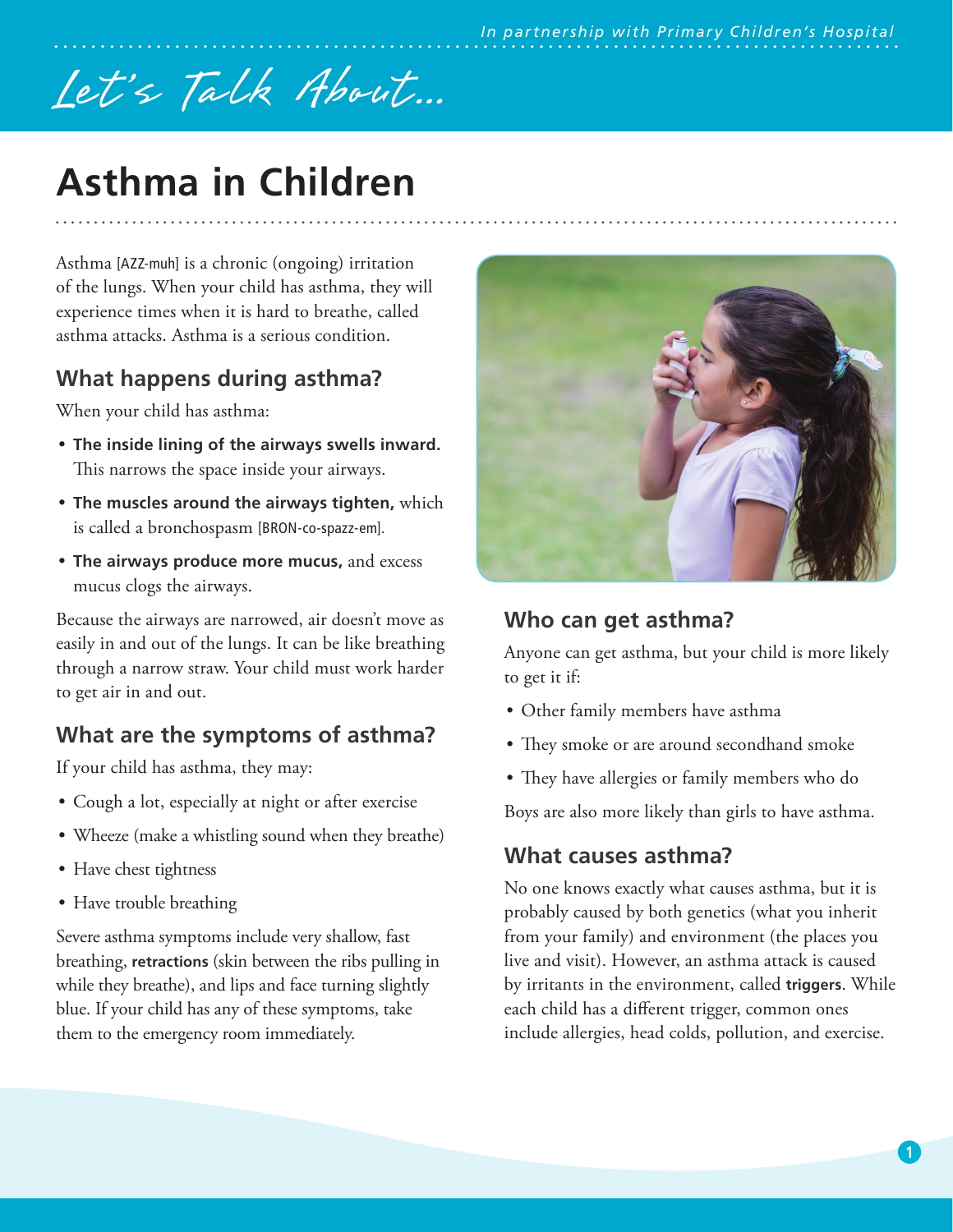#### **How is asthma diagnosed?**

To diagnose asthma, a healthcare provider may:

- Ask about your child's symptoms and what seems to trigger them
- Listen to your child's breathing and heartbeat and check for signs of allergies
- Do a spirometry [spih-ROM-et-ree] test to measure the speed and amount of air your child breathes in and out (in children older than 5 years)
- Test your child's blood or do skin prick tests to check for allergies that may cause asthma symptoms
- Do a chest x-ray to check for other lung problems that could be causing symptoms

#### **How is asthma treated?**

Your child's doctor may recommend two kinds of asthma medicine: quick-relief and controller medicines.

- **Quick-relief medicines** (also called rescue medicines) work immediately (usually within 5 to 10 minutes) to help open airways during an asthma attack but **don't prevent future symptoms**. They include beta2 agonists (lung relaxers) like inhaled albuterol [al-BYOO-ter-ahl] and levalbuterol [LEV-al-BYOO-ter-ahl].
- **Controller medicines** (also called maintenance medicines) prevent asthma attacks when your child takes them daily but **don't stop an asthma attack**. They include:
	- Inhaled corticosteroids [COR-tick-oh-STEH-royds], like budesonide [byoo-DES-oh-NIDE] or beclomethasone [bec-lo-METH-uh-zone]
	- Leukotriene [LOO-co-treen] modifiers (pills taken by mouth), like montelukast [mon-teh-LOO-cast]
	- Inhaled combination medicines (steroid and beta2 agonists) like budesonide or formoterol [for-MOH-ter-ahl]
	- Inhaled long-acting muscarinic [mus-cuh-RIN-ik] antagonists (LAMAs), also called bronchodilators [bron-co-DY-uh-LAY-tors], that open the airways

### **How does my child take medicine?**

Your child must inhale most asthma medicine directly into their lungs. They can use a:

- **Metered-dose inhaler (MDI):** Device that delivers medicine in small set amounts
- **Dry-powder inhaler:** Device that releases powder when your child breathes through a mouthpiece
- **Spacer:** Tube that attaches to an MDI to help your child get more medicine deep into their lungs
- **Nebulizer:** Small machine that turns medicine into a mist so your child can breathe it in

#### **How does my child manage their asthma triggers?**

Treating asthma includes having your child avoid their asthma triggers. This may include:

- **Preventing colds and the flu**
	- Washing their hands often and avoiding people who are sick
	- Getting a flu shot once a year in the fall
	- Eating a healthy diet and getting enough rest
- **Avoiding air irritants**
	- Stopping smoking (if they smoke) and asking others not to smoke around them
	- Not using perfumes and fragrance items, like candles, room sprays, and scented hair products
	- Staying inside on days with poor air quality
	- Avoiding fireplaces and campfires

#### • **Limiting allergens**

- Staying inside on windy days when pollen and other allergens can easily spread
- Avoiding pets or at least keeping them out of the bedroom
- Washing bed linens weekly in hot water and cleaning furniture often to get rid of dust
- Using a vacuum with a high-efficiency particulate air (HEPA) filter to trap allergens